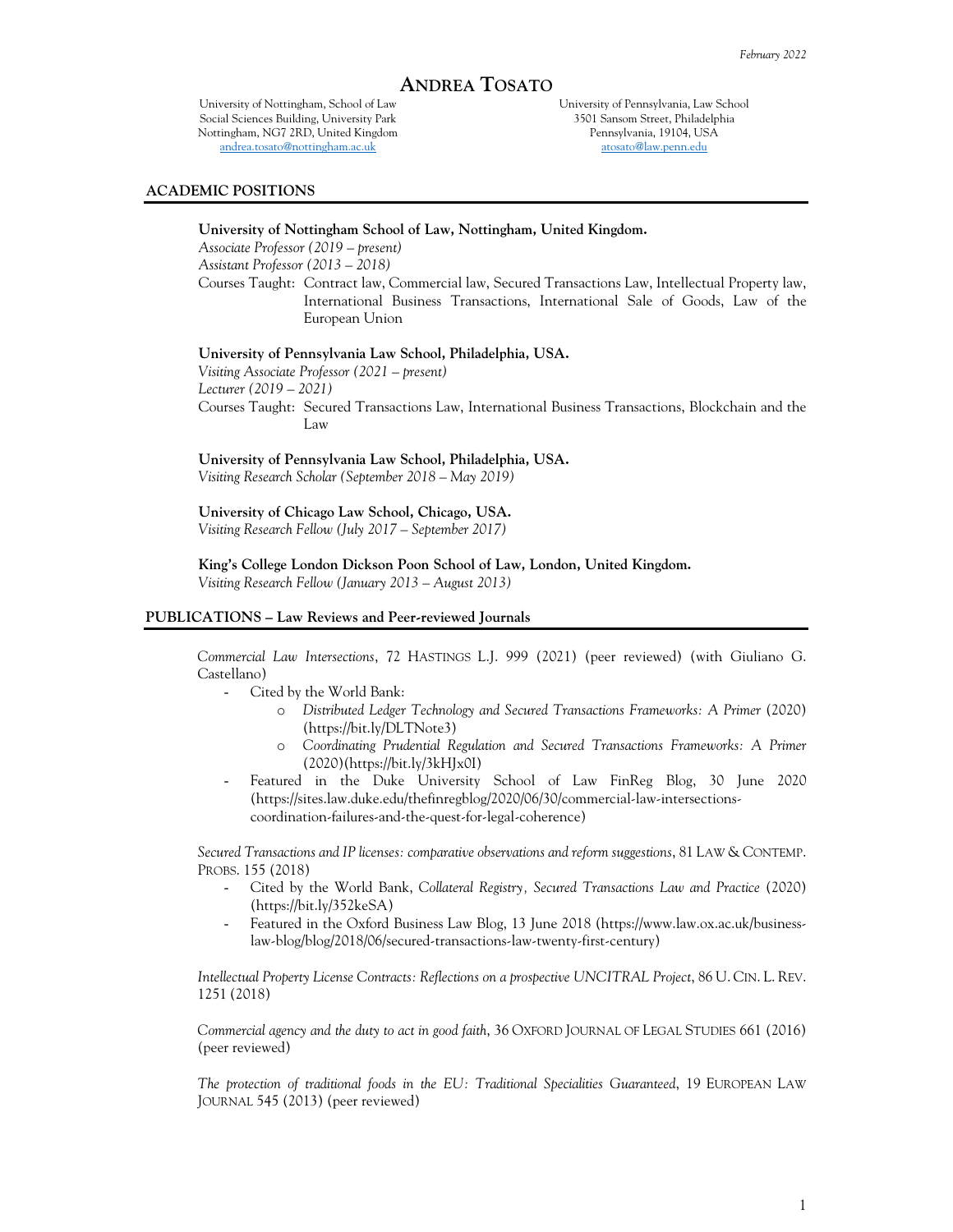*An exploration of the European dimension of the Commercial Agents Regulations*, 39 LLOYD'S MARITIME AND COMMERCIAL LAW QUARTERLY 544 (2013) (peer reviewed)

- Cited by the European Court of Justice, *The Software Incubator (Self-employed commercial agents - Concepts of 'sale' and 'goods' - Supply of computer software) Opinion of Advocate General Tanchev*, [2020] EUECJ C-410/19 O (17 December 2020)

*Security interests over intellectual property*, 6 JOURNAL OF INTELLECTUAL PROPERTY LAW & PRACTICE 93 (2011) (peer reviewed)

*The UNCITRAL Annex on security rights in IP: a work in progress*, 4 JOURNAL OF INTELLECTUAL PROPERTY LAW & PRACTICE 743 (2009) (peer reviewed)

*Garanzie "reali" e diritti IP: per un censimento dei materiali* [A historical analysis of statutory provisions regulating the taking of security in IP rights in Italy], IL DIRITTO D'AUTORE 557 (2009) (peer reviewed)

# **PUBLICATIONS – Book Chapters, Treatises Sections, Essays & Book Reviews**

*Personal Property Security Law: International Ambitions and National Realities*, *in* INTERNATIONAL BUSINESS LAW 283 (Lucio Ghia ed. 2019) (with Giuliano G. Castellano)

- Featured in the Oxford Business Law Blog, 5 June 2020 (https://www.law.ox.ac.uk/businesslaw-blog/blog/2020/06/unlocking-secured-credit-international-ambitions-and-domestic)

*Commentary to Articles 103-106, 111, 167 Italian Copyright law; Articles 138-140 Industrial Property Code*, *in* COMMENTARIO BREVE ALLE LEGGI SU PROPRIETÀ INTELLETTUALE E CONCORRENZA (Luigi C. Ubertazzi, ed. 2019)

*Security interests over intellectual property rights in Italy: critical analysis and reform proposals*, *in* INTERNATIONAL AND COMPARATIVE SECURED TRANSACTIONS LAW 259 (Spyridon Bazinas and Orkun Akseli eds. 2017)

*Joseph McMahon & Michael Cardwell, Research Handbook on EU Agriculture Law: Book Review,* 54 Common Market Law Review 969 (2017)

*Commentary to Articles 103-106, 111, 167 Italian Copyright law; Articles 138-140 Industrial Property Code*, *in* COMMENTARIO BREVE ALLE LEGGI SU PROPRIETÀ INTELLETTUALE E CONCORRENZA (Luigi C. Ubertazzi ed. 2016)

*Jens Hartig Danielsen, EU Agricultural Law: Book Review*, 51 Common Market Law Review 1307 (2014)

*Commentary to Articles 103-106, 111, 167 Italian Copyright law; Articles 138-140 Industrial Property Code*, *in* COMMENTARIO BREVE ALLE LEGGI SU PROPRIETÀ INTELLETTUALE E CONCORRENZA (Luigi C. Ubertazzi ed. 2012)

*Amendments to the Italian Code for Industrial Property*, GRUR International 1111 (2010)

# **WORKS IN PROGRESS**

*Remedies and Smart Contracts (with David A. Hoffman)* (mapping the remedial framework for breach of contract in transactions involving smart contracts)

*Purchase Money Security Interests and General Intangibles* (analysing the UCC-9 regime for purchase money security interests involving general intangibles – such as digital assets and IP rights – as collateral)

*Compulsory Licenses of Pharmaceutical Patents under Art 31 TRIPS (with Ezinne Igboqwe)* (exploring the legal framework governing compulsory licenses of pharmaceutical patents under Arts 31, 31bis TRIPS)

#### **EDUCATION**

**University of Pavia, Pavia, Italy.**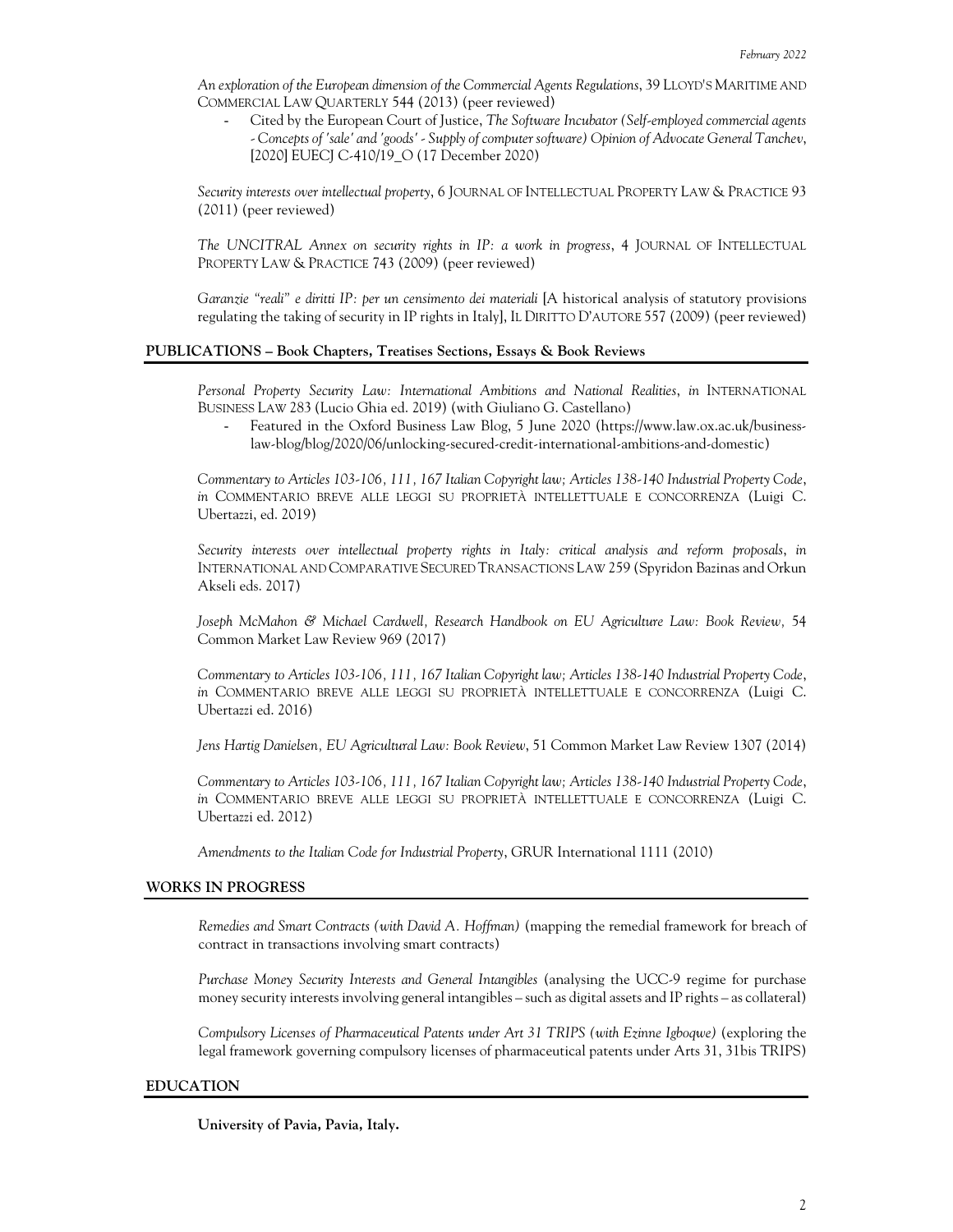PhD in Commercial Law – Intellectual Property Law (*April 2010*)

**University of Cambridge, Cambridge, UK.** LLM in International Commercial Law (Merit) (*June 2008*)

**University of Pavia, Pavia, Italy.**

Law degree, 110/110 *cum laude* (*April 2006*)

## **PROFESSIONAL SERVICE**

## **Italian Ministry of Foreign Affairs**

Expert advisor (*2008 – present*)

 Delegate to the United National Commission on Trade Laws (UNCITRAL). Represented Italy during the intergovernmental negotiations for the UNCITRAL Model Law on Secured Transactions: Guide to Enactment (2017); UNCITRAL Model Law on Secured Transactions (2016); UNCITRAL Guide on the Implementation of a Security Rights Registry (2013); UNCITRAL Legislative Guide on Secured Transactions: Supplement on Security Rights in Intellectual Property (2010)

# **UNIDROIT**

Expert advisor (2020 – *present*)

- Observer to the Working Group developing the Unidroit Principles on Digital Assets
- Member of the Working Group developing the Unidroit Model Law on Warehouse Receipts

**Uniform Law Commission UCC and Emerging Technologies Committee (Joint Committee with the American Law Institute)** 

Observer (2019 – *present*)

 Involved in the development of draft UCC Article 12 and amendments to existing UCC Article 9

#### **Kozolchyk National Law Center**

Expert advisor (2019 – *present*)

- Content director for International Development Bank funded project to facilitate the use of IP rights as collateral in Jamaica
- Content director for the IFC-World Bank report on the impact of blockchain technology on secured transactions law reform
- Content director for the Unidroit Report on the best practices for electronic collateral registries

#### **AWARDS – SCHOLARSHIPS**

**University of Nottingham.** Nominated for LLM lecturer of the year award (December 2017)

**University of Nottingham.** Nominated for the University of Nottingham Student Union Teaching Award (February 2017)

 **University of Nottingham.** LLM lecturer of the year award (March 2016)

**University of Pavia.** Italian Government PhD scholarship (September 2006 *–* April 2010)

# **PRESENTATIONS AND INVITED TALKS**

**American College of Commercial Finance Lawyers.** 'UCC and Emerging Technologies' (2021)

**University of Wien. Vienna. '**ULC/ALI Project on Digital Assets: Comparative observations' (2021)

**UNIDROIT. Rome.** 'Model Law on Warehouse Receipts: Contractual Issues' (2020)

**UNIDROIT. Rome.** 'Distributed Ledger Technology and international sales of commodities' (2019)